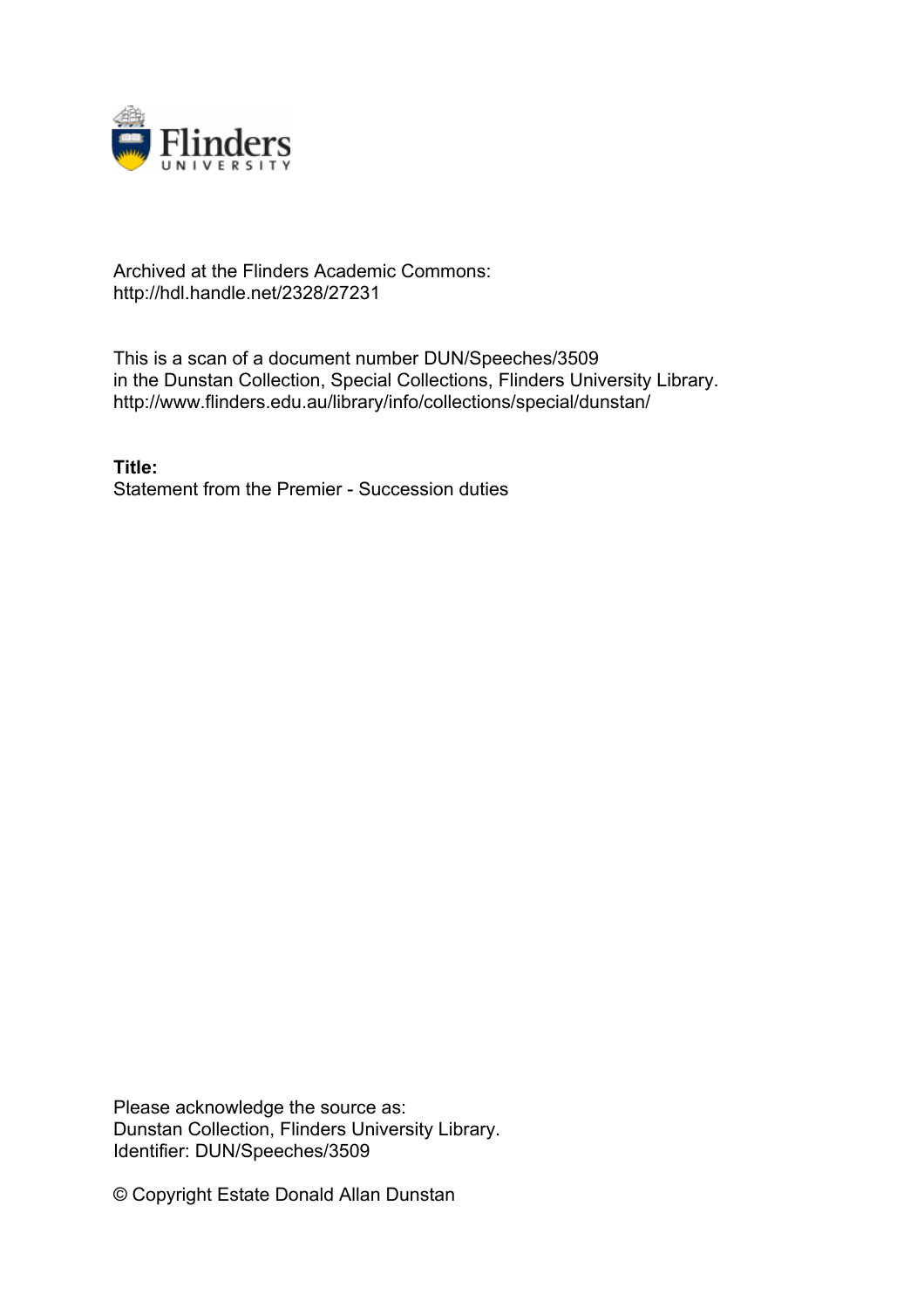

**STATEMENT from the Premier** 

Date...  $July$  3, 1975 State Administration Centre,

**Embargo** 

**Victoria Square, Adelaide, South Australia 5001 228 4811** 

SUCCESSION DUTIES.

i-

The Premier, Mr. Dunstan, today advised couples - married or living in a de facto relationship - to register their home in joint names to take maximum advantage of the new succession duties recently approved by Cabinet.

patrimonial home valued at \$70,000 would he totally exempt from succession duties if it were held in joint names and no other assets were left. Should the house be worth less, other exemptions from duty would apply to assets in the form of bank balances, investments etc.

Should the house be held only in the name of the deceased, however, the entire value of the house would be included in the estate ana the survivor would be liable for considerably more duty.

The new succession laws provide for a general statutory amount of \$18,000 which would be exempt from duty in all but the largest estates. In addition, a further exemption of up to \$17,000 would apply . where a matrimonial home was involved.

Exemption limits would also be related to movements in the Consumer Price Index and real estate values.

In the following cases, no duties would be payable:

EXAMPLE I:

A widow or widower who succeeded to \$18,000 of assets in the nature of bank balances, investments, car, etc., and a \$34,000 home held in joint names.

EXAMPLE II:

A widow or widower who succeeded to \$15,000' of assets in the nature of bank balances, investments, car, etc., and a \$40,000  $\ddots/2$ home held in joint names.